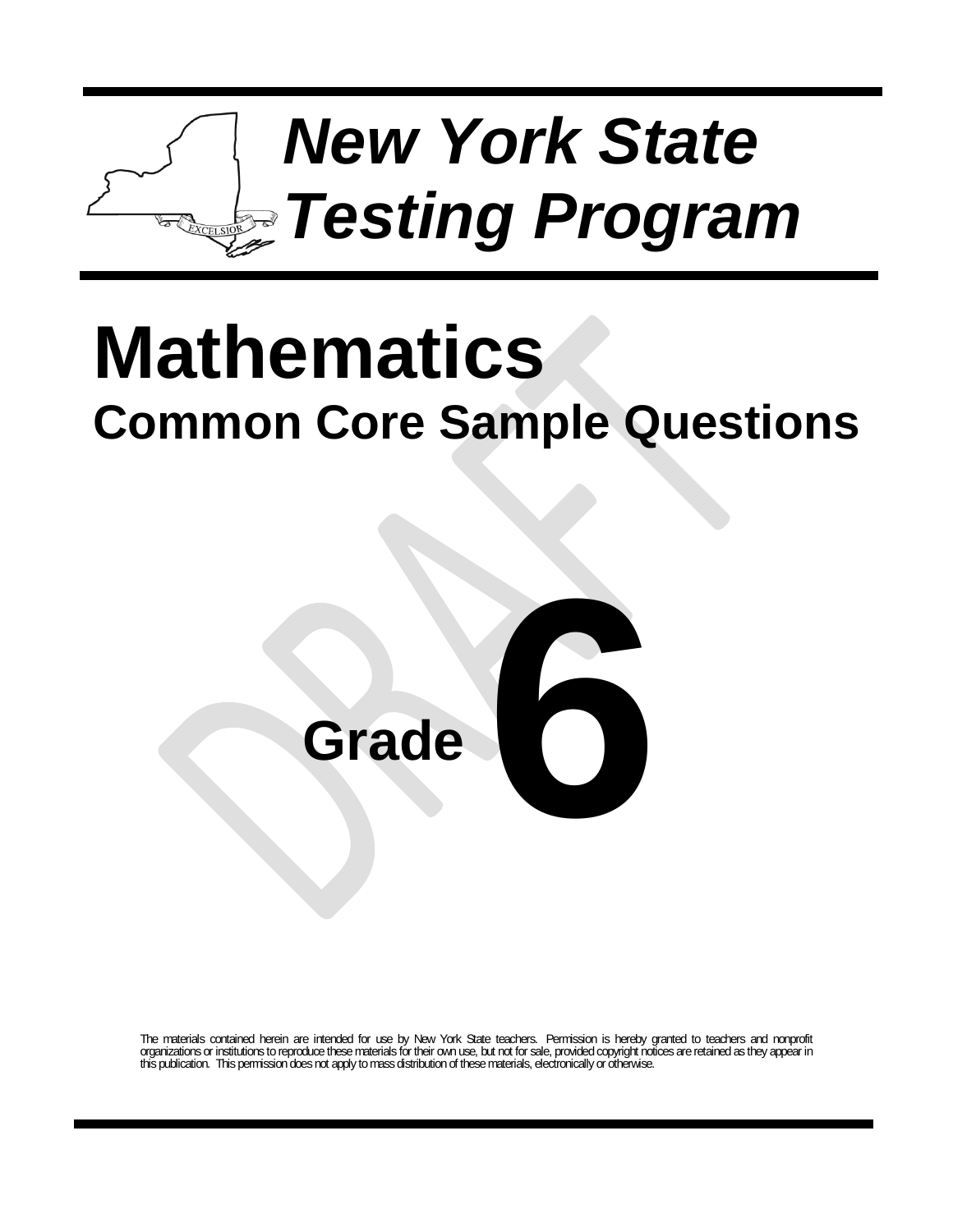**Domain:** Ratios and Proportional Relationships **Item:** MC



A grocery store sign indicates that bananas are 6 for \$1.50, and a sign by the oranges indicates that they are 5 for \$3.00. Find the total cost of buying 2 bananas and 2 oranges.

- **A** \$0.85
- **B** \$1.70
- **C** \$2.25
- **D** \$4.50

**Key:** B

**Aligned CCLS:** 6.RP.3b, 6.RP.2

**Commentary:** This question aligns to CCLS 6.RP.3b and 6.RP.2 because students must find the unit price of each banana and each orange to determine the total cost of two of each item.

**Rationale:** Option B is correct; two bananas cost \$0.50 and two oranges cost \$1.20. Option A is the sum of the unit price of a banana and the unit price of an orange. Option C is half the sum of the given sale prices. Option D is the sum of the given sale prices.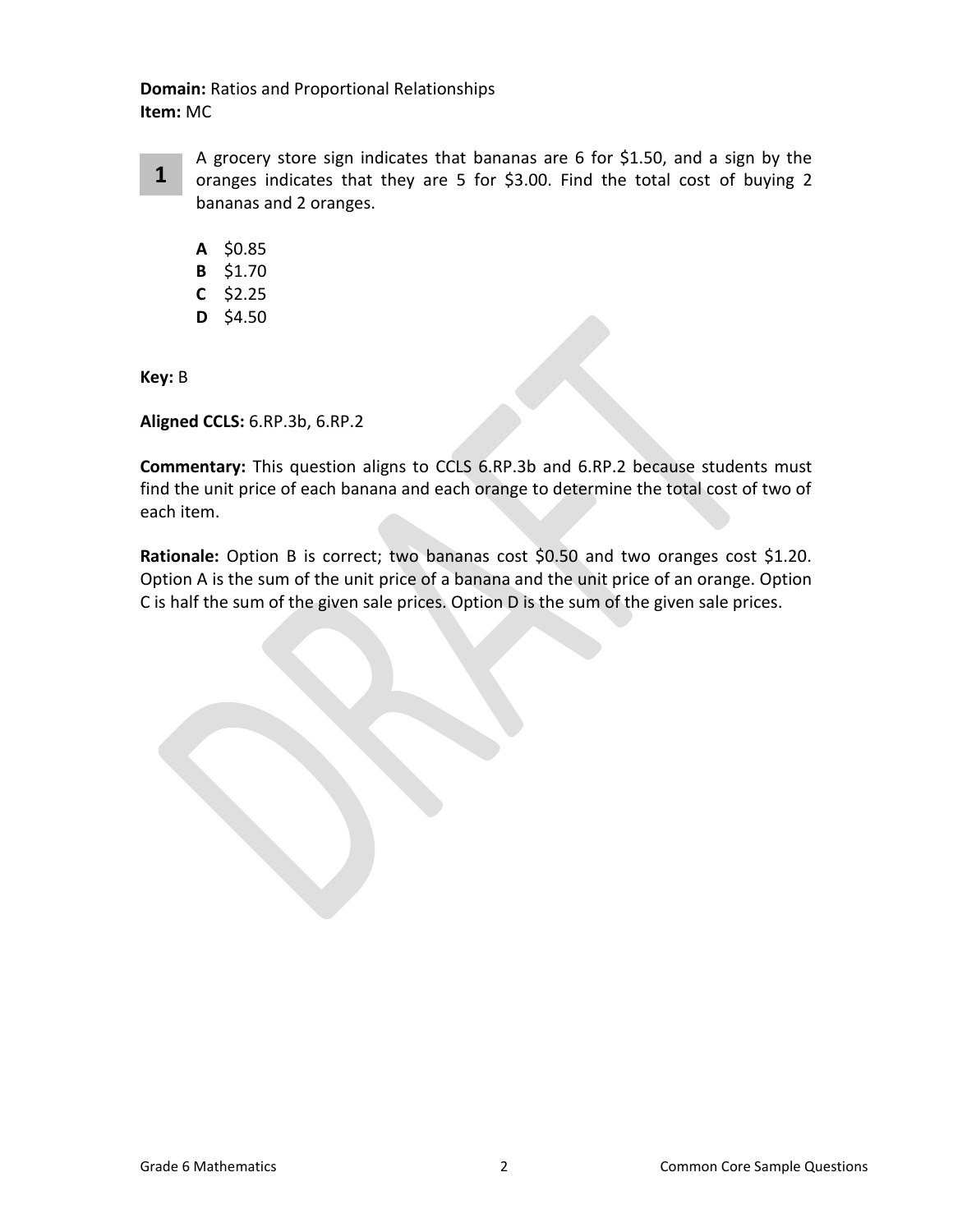**Domain:** Ratios and Proportional Relationships **Item:** MC



Jeremy has two 7-foot-long boards. He needs to cut pieces that are 15 inches long from the boards. What is the greatest number of 15-inch pieces he can cut from the two boards?

**A** 15 **B** 10 **C** 11 **D** 12

**Key:** B

**Aligned CCLS:** 6.RP.3d

**Commentary:** This question aligns to CCLS 6.RP.3d because it assesses a student's ability to use ratios for converting measurement units and to use reasoning skills and proportional thinking to make sense of the problem.

**Rationale:** Option B is correct**.** Converting from feet to inches, the length of one of the boards is  $7 \times 12 = 84$  inches. Thus, the largest number of 15-inch-long pieces that Jeremy can cut from one board is 5, because dividing 84 by 15 yields a quotient of 5 and a remainder of 9. It follows that the greatest number of pieces that Jeremy can cut from the two boards is  $5 + 5 = 10$ . Option A is the number of sections from one board. Options C and D represent miscalculations and/or not understanding the context.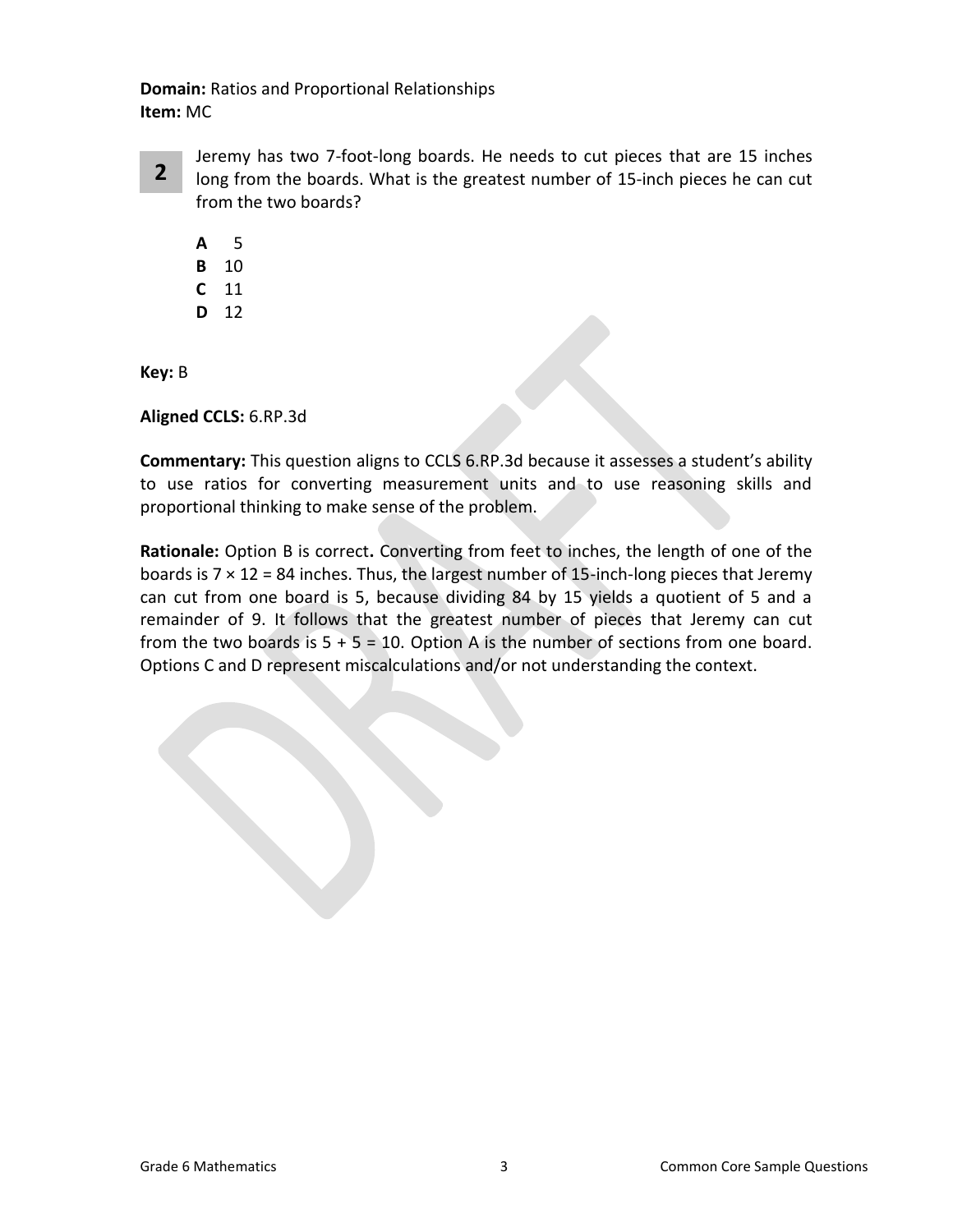**Domain**: Ratios and Proportional Relationships **Item:** CR



The new floor in the school cafeteria is going to be constructed of square tiles that are either gray or white and in the pattern that appears below:



Part A: What is the ratio of gray tiles to white tiles?

**Answer:** \_\_\_\_\_\_\_\_\_\_\_\_\_\_\_\_\_\_\_\_

**Part B:** What is the ratio of white tiles to the total number of tiles in the pattern?

**Answer:** \_\_\_\_\_\_\_\_\_\_\_\_\_\_\_\_\_\_\_\_

Part C: If the total cost of the white tiles is \$12, what is the unit cost per white tile?

**Answer:** \$

**Key:**

Part A: 10 to 8, 5:4, or other equivalent ratio Part B: 8 to 18, 4:9, or other equivalent ratio Part C: \$1.50 per white tile

**Aligned CCLS:** Part A and Part B: 6.RP.1; Part C: 6.RP.2

**Commentary:** This question aligns to CCLS 6.RP.1 and 6.RP.2 as it assesses a student's ability to apply the concept of ratio in a real-world situation. It requires that the student understand the concept and make sense of the situation.

#### **Rationale:**

**Part A:** The correct answer is a ratio of 10 gray tiles to 8 white tiles, or simplified, the ratio will be 5 gray tiles to 4 white tiles.

**Part B:** The correct answer is a ratio of 8 white tiles to 18 total tiles, or simplified, the ratio will be 4 white tiles to 9 tiles, in total.

Part C: Counting the tiles by color in the pattern above, it is found that there are 8 white tiles. If 8 white tiles cost \$12, then the cost per white tile is \$1.50.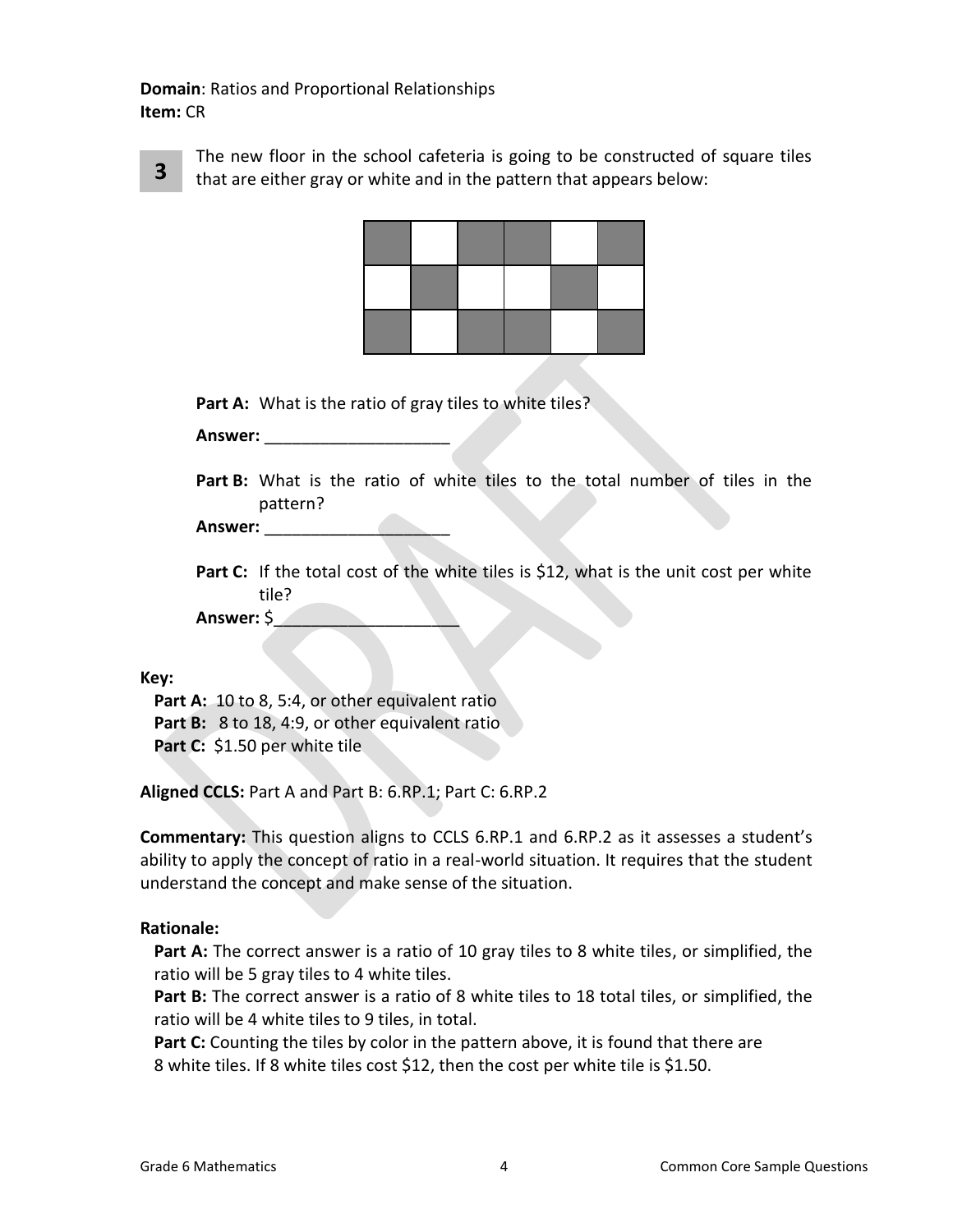**Domain:** Ratios and Proportional Relationships **Item:** CR

**4**

A clothing store offers a 30% discount on all items in the store.

Part A: If the original price of a sweater is \$40, how much will it cost after the discount?

**Show your work.** 

**Answer:** \_\_\_\_\_\_\_\_\_\_\_\_\_\_\_\_\_\_\_\_

Part B: A shopper bought three of the same shirt and paid \$63 after the 30% discount. What was the original price of one of the shirts?

**Show your work.**

#### **Answer:** \_\_\_\_\_\_\_\_\_\_\_\_\_\_\_\_\_\_\_\_

Part C: Every store employee gets an additional 10% off the already discounted price. If an employee buys an item with an original price of \$40, how much will the employee pay?

**Show your work.**

**Answer:** \_\_\_\_\_\_\_\_\_\_\_\_\_\_\_\_\_\_\_\_

**Key:**

**Part A:** \$28 **Part B:** \$30 **Part C:** \$25.20

### **Aligned CCLS:** 6.RP.3c

**Commentary:** This question aligns to CCLS 6.RP.3c because it assesses a student's ability to work with percents, namely, finding a percent of a quantity in a contextual situation.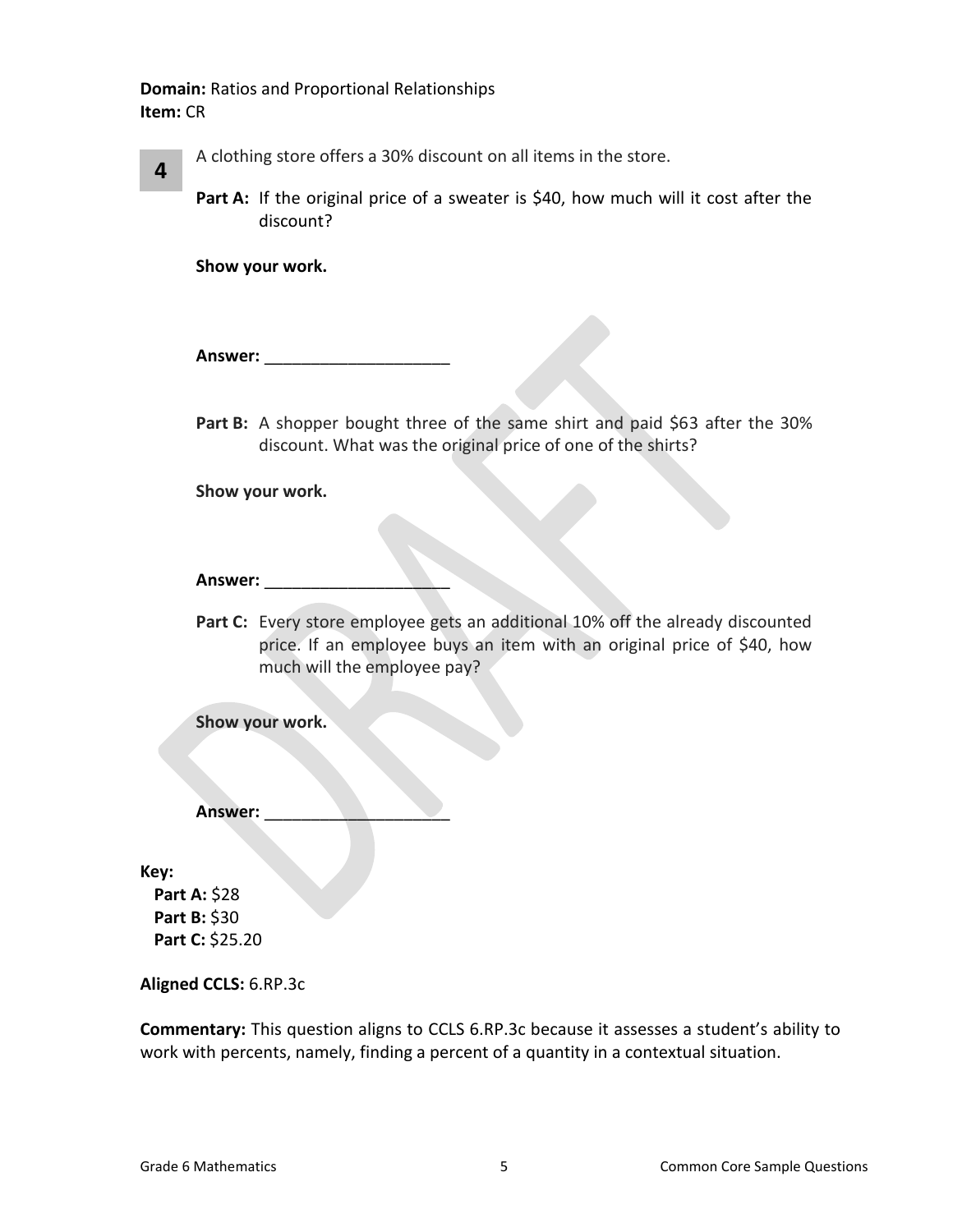#### **Rationale:**

**Part A:** The correct answer is \$28. Since 30% of 40 is  $\frac{30}{100}(40) = 12$  $\frac{30}{100}$ (40) = 12, the cost of the sweater after the 30% discount is  $$40 - $12 = $28$ .

Part B: The 30% discount means the shopper pays 70% of the price, or 0.7, so .7  $\frac{63}{7}$  = \$90. Since the original price of three shirts is \$90, the original price of one shirt would be \$30. The correct answer is \$30.

**Part C:** The correct answer is \$25.20. As shown in Part A's rationale, applying a 30% discount on an item that originally cost \$40 brings the price of the item down to \$28. Applying the additional 10% employee discount on the already reduced price will further reduce the price by  $\frac{10}{400}$  (28) 100  $\frac{10}{100}$  (28) = \$2.80, and so the final price of the item will be

 $$28 - $2.80 = $25.20$ .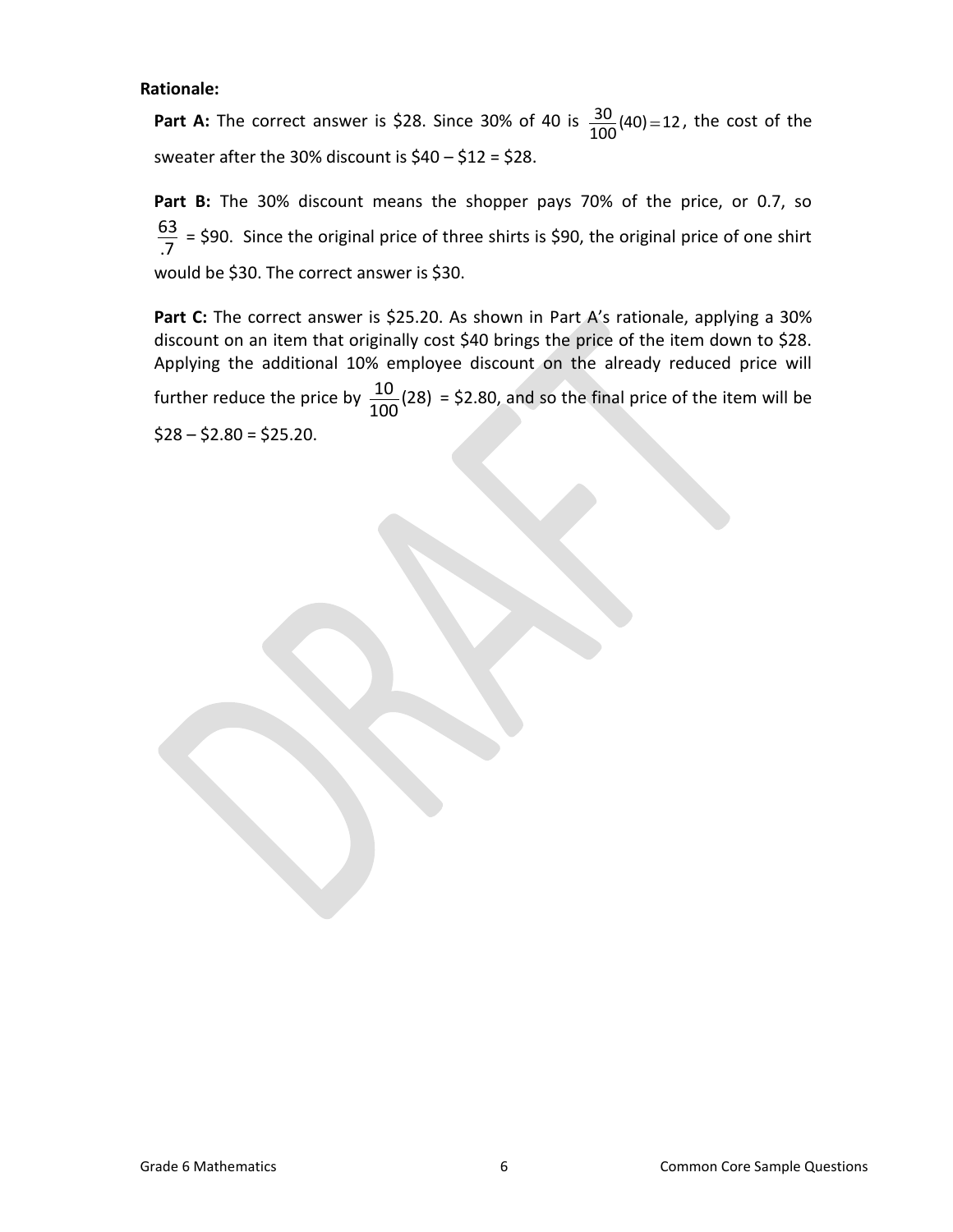**Domain:** Expressions and Equations **Item:** MC

Represent the following expression algebraically:

*A number, x, decreased by the sum of 2x and 5*

- **A**  $(2x + 5) x$ **B**  $x - (2x + 5)$
- **C**  $x 2x + 5$
- **D**  $(x + 2x) 5$

**Key:** B

**5**

**Aligned CCLS:** 6.EE.2a, 6.EE.2b

**Commentary:** This question aligns to CCLS 6.EE.2a and 6.EE.2b because it requires the translation from words to a multi-step algebraic expression. It also requires the conceptualization of part of the expression as a single entity using parentheses.

**Rationale:** Option B is correct and is consistent with the relationship between the minuend (*x*) and subtrahend (2*x* + 5). The expression in Option A confuses the minuend and subtrahend, identifying the minuend incorrectly as  $(2x + 5)$ . The expression in Option C is incorrect and does not take into account the expression *the sum of 2x and 5* as a single entity (2*x* + 5), joined through subtraction. The expression ignores the subtraction of each term in the subtrahend, not just the term 2*x*. The expression in Option D incorrectly identifies *the sum of x and 2x* as an expression*.*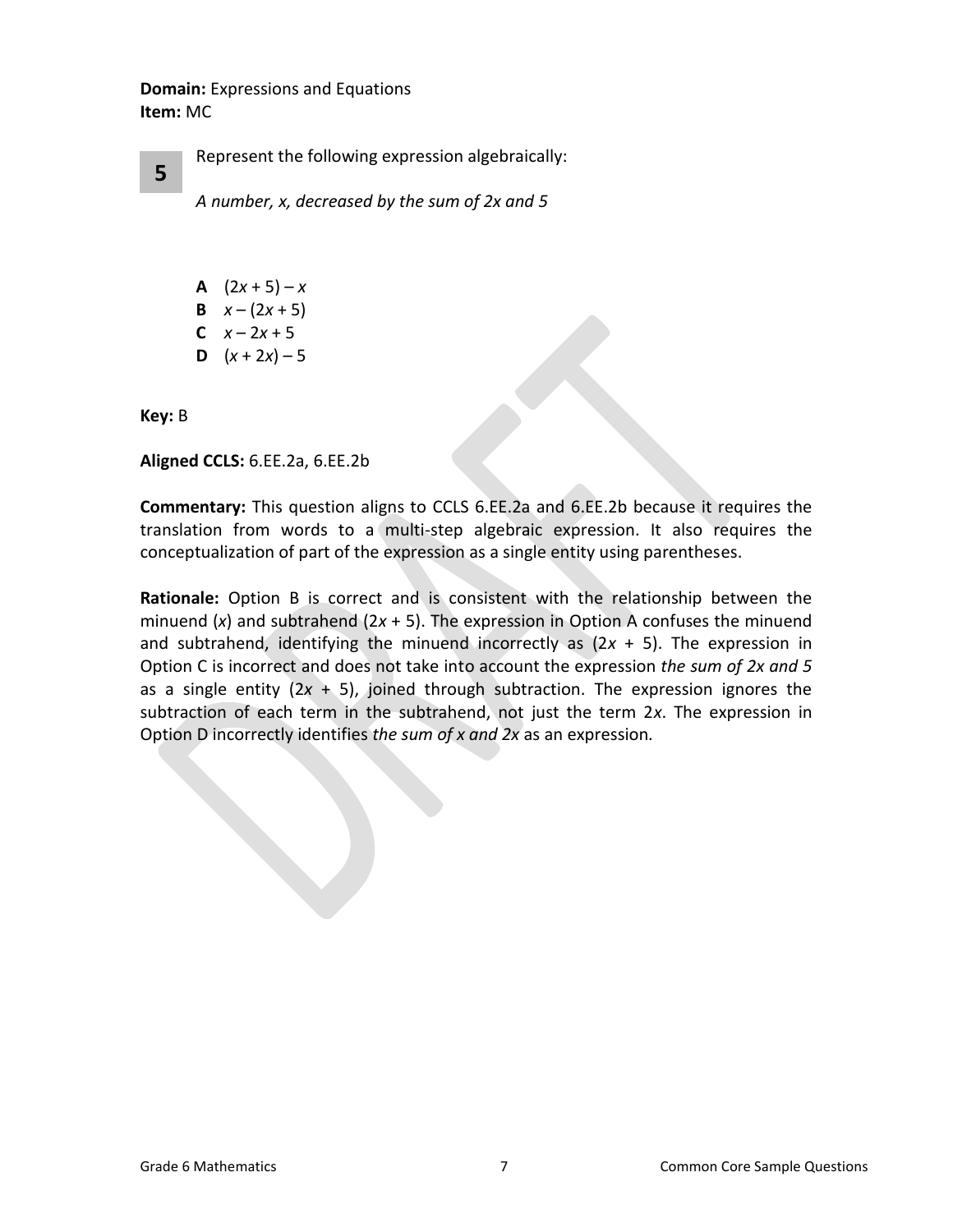**Domain:** Expressions and Equations **Item:** MC



The expression  $6^3 \times 4^2$  is equivalent to which of the following numerical expressions?

**A**  $18 \times 8$ **B**  $(6 \times 4)^5$  $C^2$  24<sup>6</sup> **D**  $216 \times 16$ 

**Key:** D

**Aligned CCLS:** 6.EE.1

**Commentary:** This question aligns to CCLS 6.EE.1 because it assesses a student's ability to translate mathematical statements that include exponents in equivalent form.

**Rationale:** Option D is correct. The mathematical expression in Option D correctly interprets the exponential form of each factor:  $6^3$  = 216 and  $4^2$  = 16. Option A uses exponents as the multiplier. Option B confuses the order of operations. Option C misuses both the base and exponent.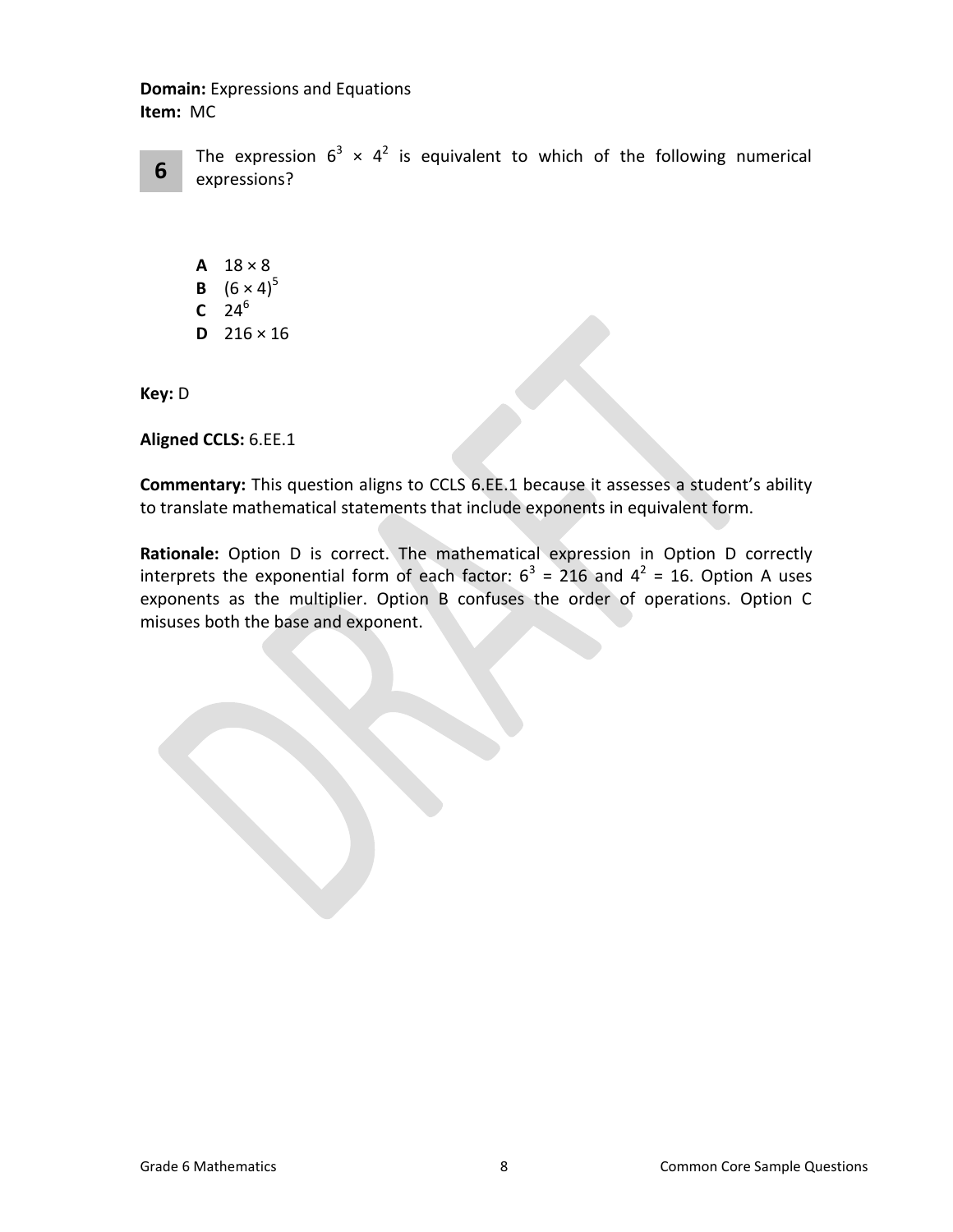**Domain**: Expressions and Equations **Item:** CR

| $\overline{7}$ | What is the value of $2x^3 + 4x^2 - 3x^2 - 6x$ when $x = 3$ ? |
|----------------|---------------------------------------------------------------|
|                |                                                               |

**Show all work.**

**Answer:** \_\_\_\_\_\_\_\_\_\_\_\_\_\_\_\_\_\_\_\_

**Key:** 45

**Aligned CCLS:** 6.EE.2c

**Commentary:** This question aligns to CCLS 6.EE.2c because it assesses a student's ability to evaluate an algebraic expression when the variable is defined.

**Rationale:** Substituting  $x = 3$  into the expression yields  $2(3^3) + 4(3^2) - 3(3^2) - 6(3)$ , which simplifies to 45.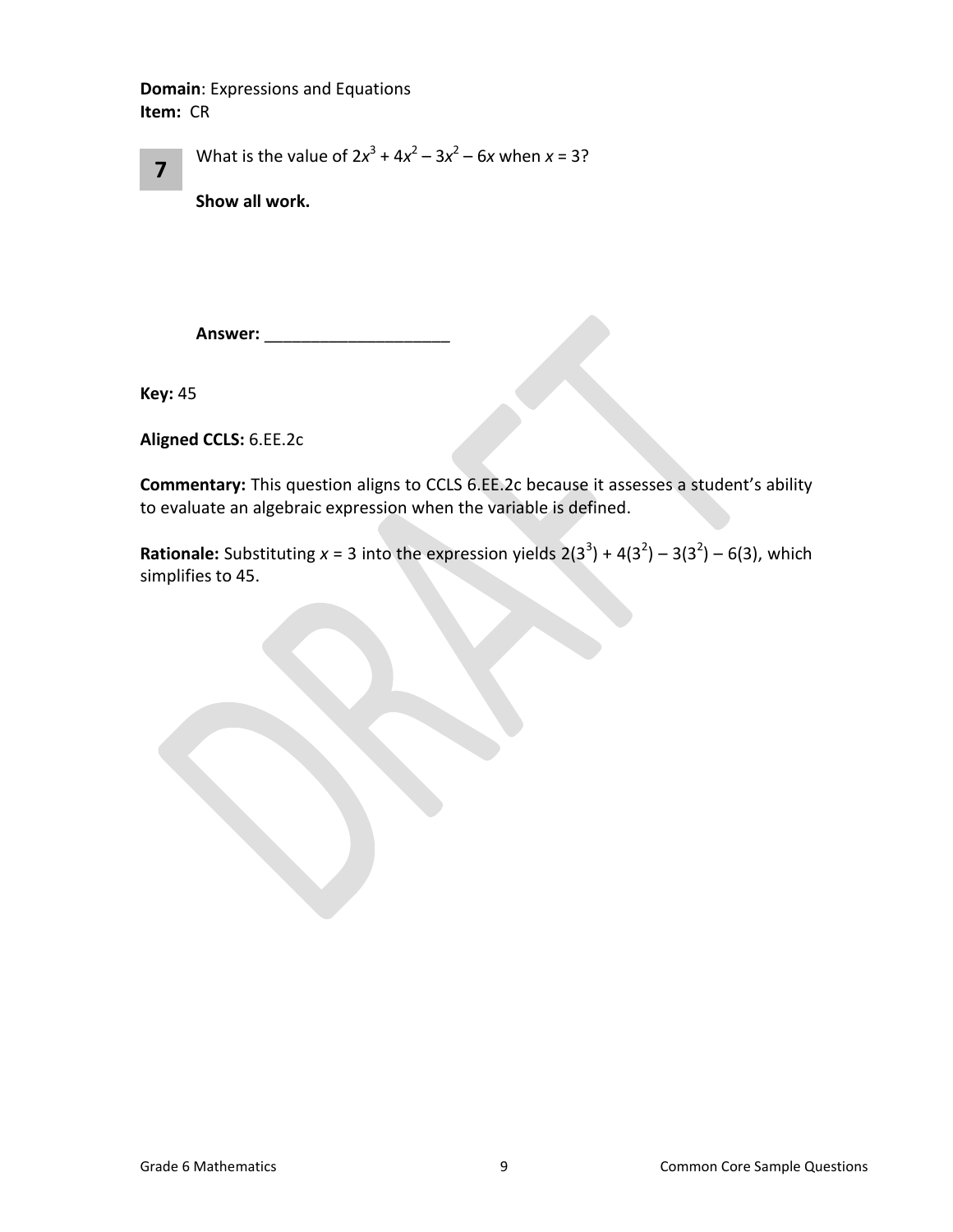**Domain:** Expressions and Equations **Item:** CR

|   | The figure below is a square with dimensions given. |
|---|-----------------------------------------------------|
| 8 |                                                     |



**Part A:** What is the perimeter of the square in terms of *x*?

**Perimeter =** \_\_\_\_\_\_\_\_

**Part B:** If the length of each side of the square is doubled, what would be the perimeter of this new square, in terms of *x*?

**Perimeter =** \_\_\_\_\_\_\_\_

**Part C:** If  $x = 5$ , what would be the ratio of the area of the original square to the area of the new square?

**Answer:** \_\_\_\_\_\_\_\_\_\_\_\_\_\_\_\_\_\_\_\_

**Key:**

**Part A:**  $8x - 4$  or  $4(2x - 1)$ 

**Part B:** 16*x* – 8 or 4(4*x* – 2)

Part C: 81:324, 1:4, or any equivalent ratio

**Aligned CCLS:** 6.EE.2a, 6.EE.2c, 6.EE.3, 6.EE.7, 6.RP.1

**Commentary:** This question aligns to CCLS 6.EE.2a, 6.EE.2c, 6.EE.3, 6.EE.7, and 6.RP.1 because it assesses a student's understanding of the simplification of algebraic expressions as well as the concept of a ratio and the use of ratio language to describe the relationship between two quantities. While the concept of perimeter and area is assessed at the thirdgrade level, using the concept within an algebraic form creates an on-grade-level question.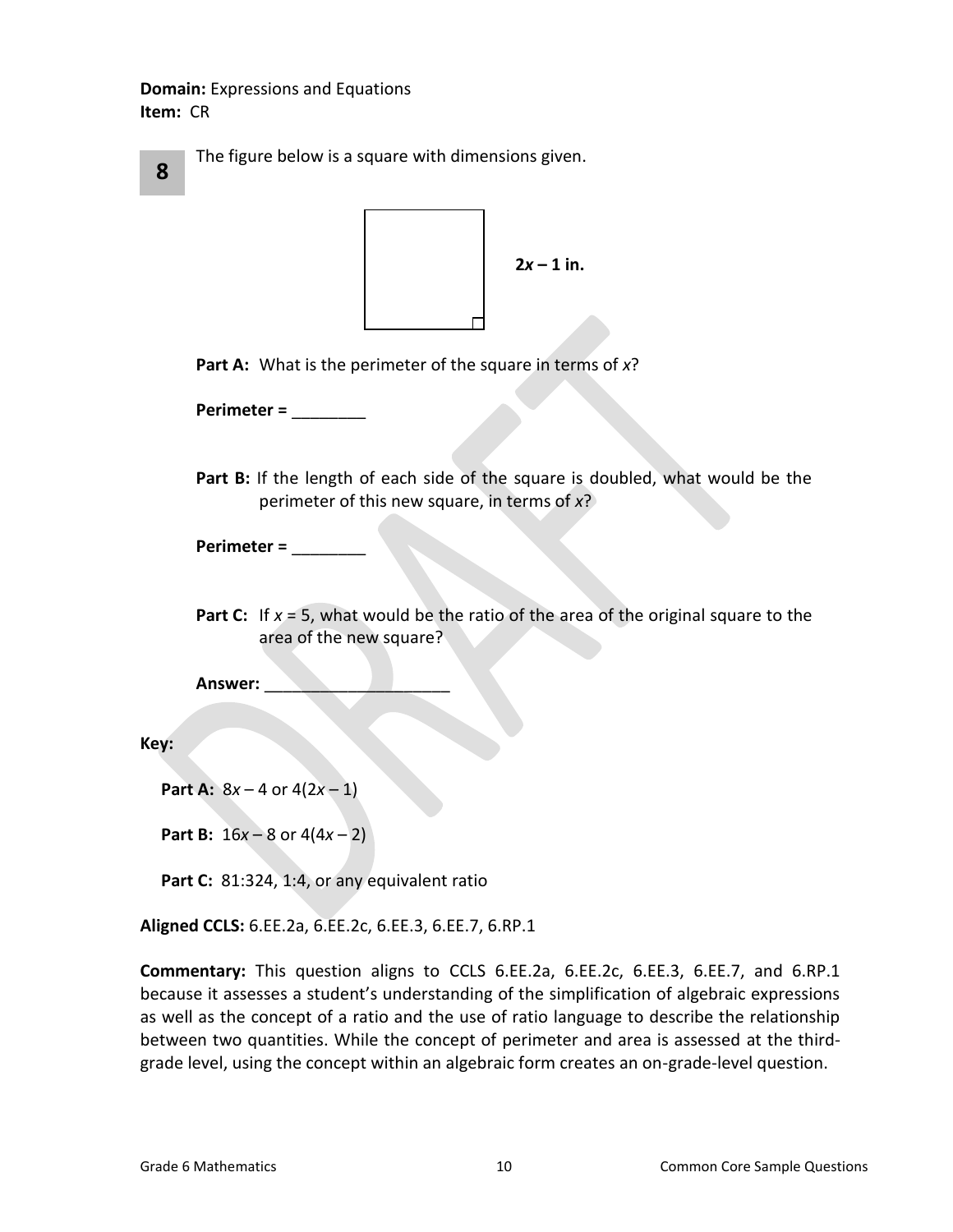### **Rationale:**

**Part A:** Since the length of each side of the square is 2*x* – 1*,* the perimeter of the square is the sum of the lengths of the sides of the square, or 4 times the length of each side. So the perimeter of the square would be  $4(2x - 1) = 8x - 4$ .

**Part B:** If the length of each side of the square is doubled, the length of each side of the new square would be  $2(2x - 1)$ , or  $4x - 2$  inches. The perimeter would be 4 times the length of each side, so the perimeter of the new square would be  $4(4x-2) = 16x-8$ .

**Part C:** If  $x = 5$ , the length of each side of the original square would be 9 inches. The area of the square is equal to  $9 \times 9$ , or 81 square inches. The length of each side of the new square is 18 inches, so the area of the new square is 324 square inches. The ratio of the

area of the original square to the area of the new square is 81:324 or 324 81 .

This could also be represented in simplified form as 1:4, 1 to 4, or  $\frac{1}{4}$ 1 .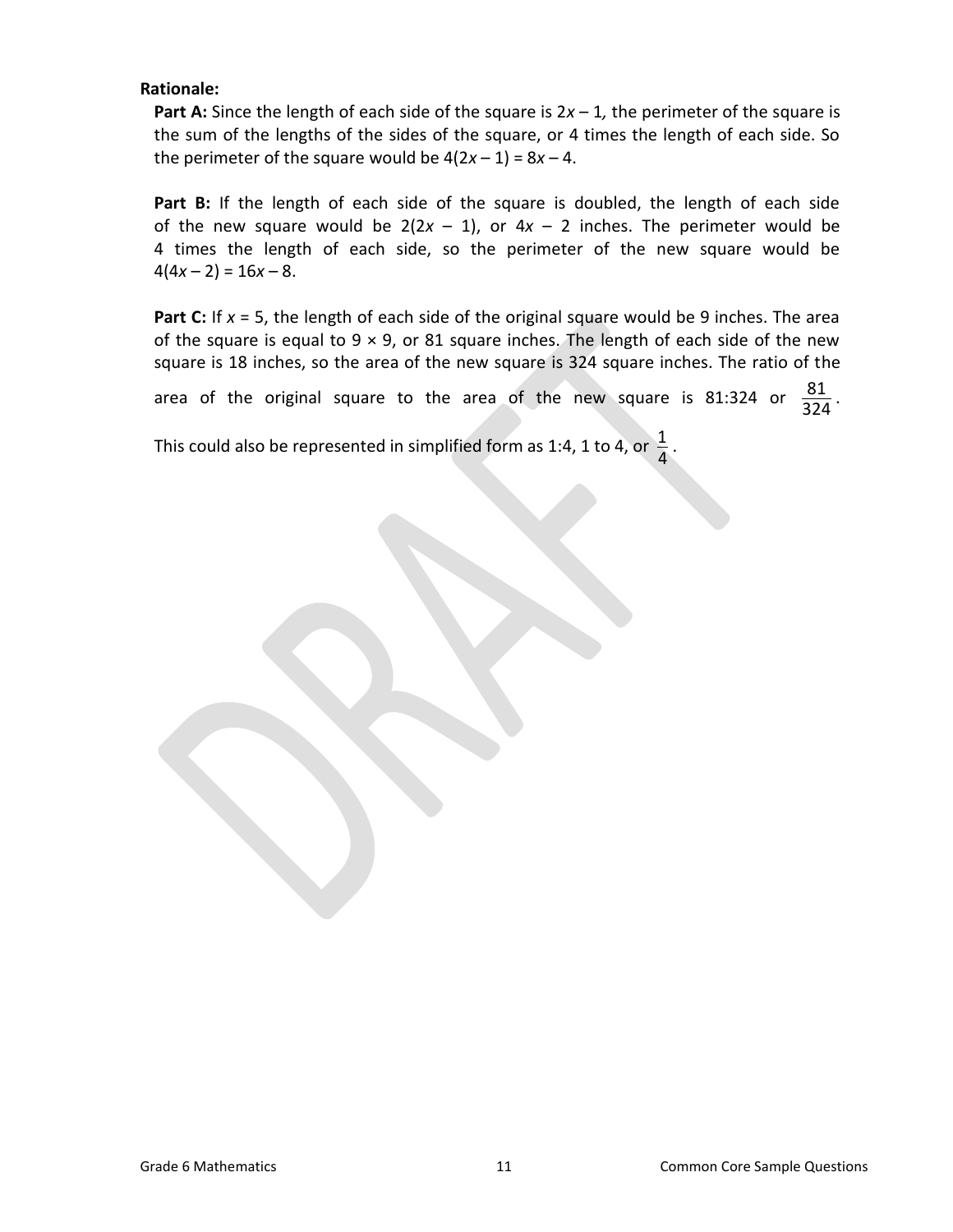**Domain:** Geometry **Item:** MC



Triangle *PQR* and triangle *QRS* have vertices *P*(–9,7), *Q*(4,7), *R*(4,–3), and *S*(10,–3).



What is the area, in square units, of quadrilateral *PQSR* which is formed by the two triangles?

**A** 30 **B** 65 **C** 95 **D** 190

**Key:** C

**Aligned CCLS:** 6.G.1, 6.G.3

**Commentary:** This question aligns to CCLS 6.G.1 and 6.G.3 because it requires students to determine the length of a side joining points with the same first coordinate or the same second coordinate, and to use these side lengths to find the areas of the two triangles.

**Rationale:** Option C is correct. Option A is the area of triangle *QRS*. Option B is the area of triangle *PQR*. Option D is the incorrect area of the trapezoid (created by both triangles) mistakenly found by  $(6 + 13) \times 10$ .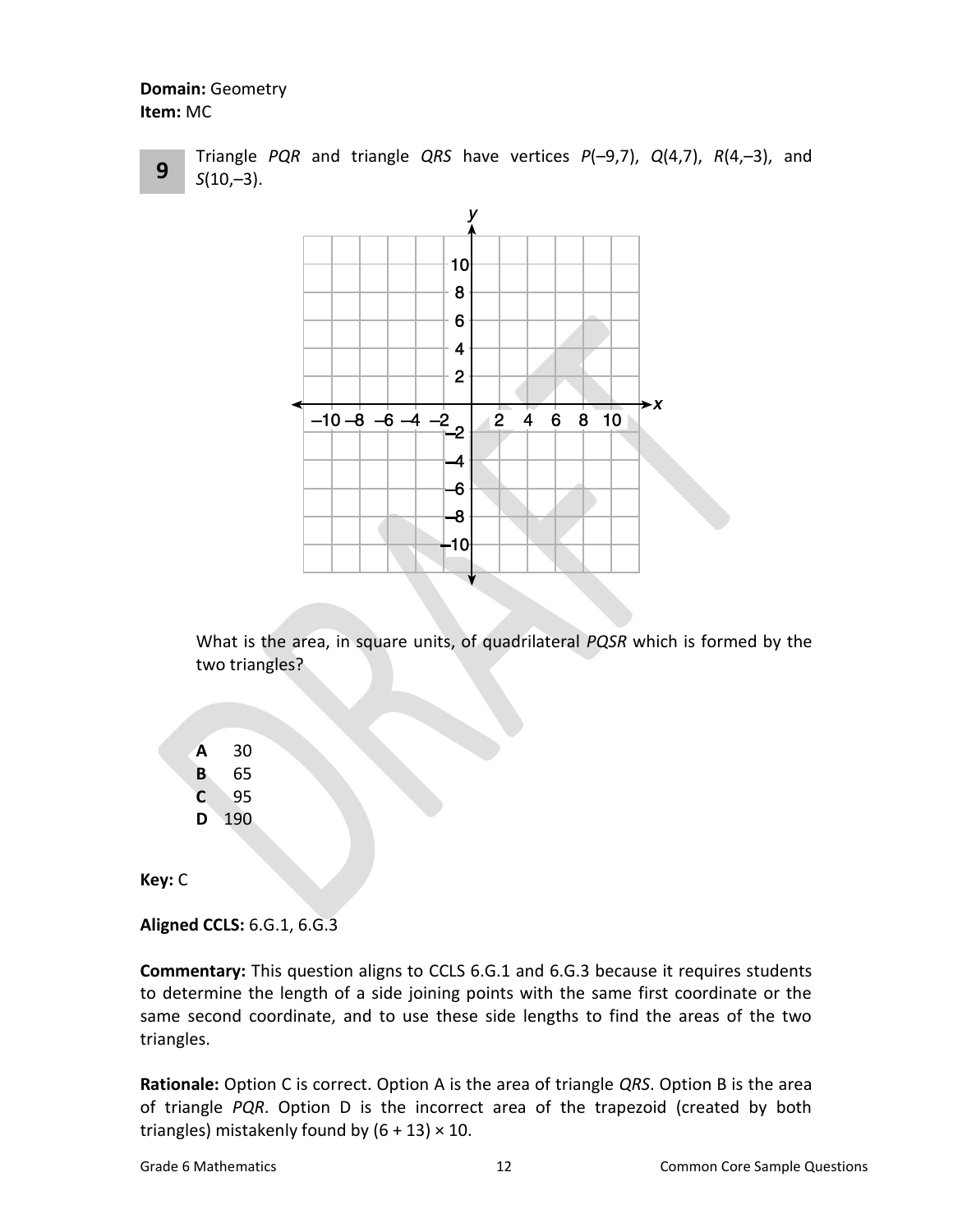**Domain:** Geometry **Item:** MC



**Aligned CCLS:** 6.G.2

**Commentary:** This question aligns to CCLS 6.G.2 because it asks students to find the volume of a right rectangular prism with fractional edge lengths.

**Rationale:** Option D correctly identifies the volume of the prism (2 $\frac{3}{8}$  $2\frac{3}{8} \times 8 \times 3\frac{1}{2}$  $3\frac{1}{2}$ ). Option

A is the area of the front or rear face. Option B is the area of the top or bottom face. Option C is what students might find if they were to work with the whole numbers and fractions separately.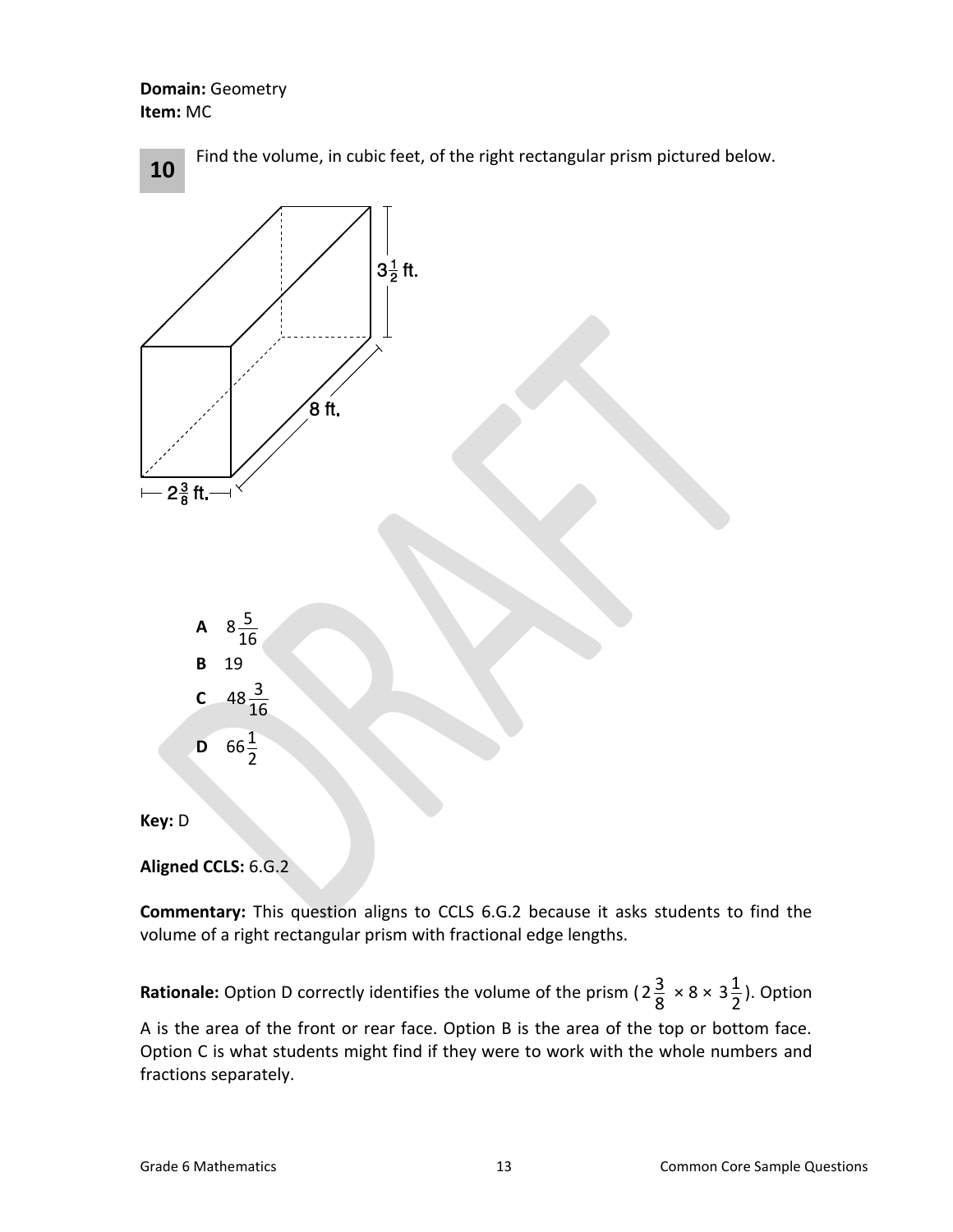## **Domain:** Geometry **Item:** CR

Triangle *ADE* is inside rectangle *ABCD*. Point *E* is halfway between points *B* and *C* on the rectangle. Side *AB* is 8 cm and side *AD* is 7 cm. **11**

**Part A:** What is the area of triangle *ADE*? **Show your work.**

- **Part B:** What is the ratio of the area of triangle *ABE* to the area of triangle *ADE*?
- **Part C:** What is the ratio of the area of triangle *CDE* to the area of rectangle *ABCD*?



**Key:**

**Part A:** 28 sq cm

Part B: 14 to 28, 1:2, or other equivalent answer

Part C: 14 to 56, 1:4, or other equivalent answer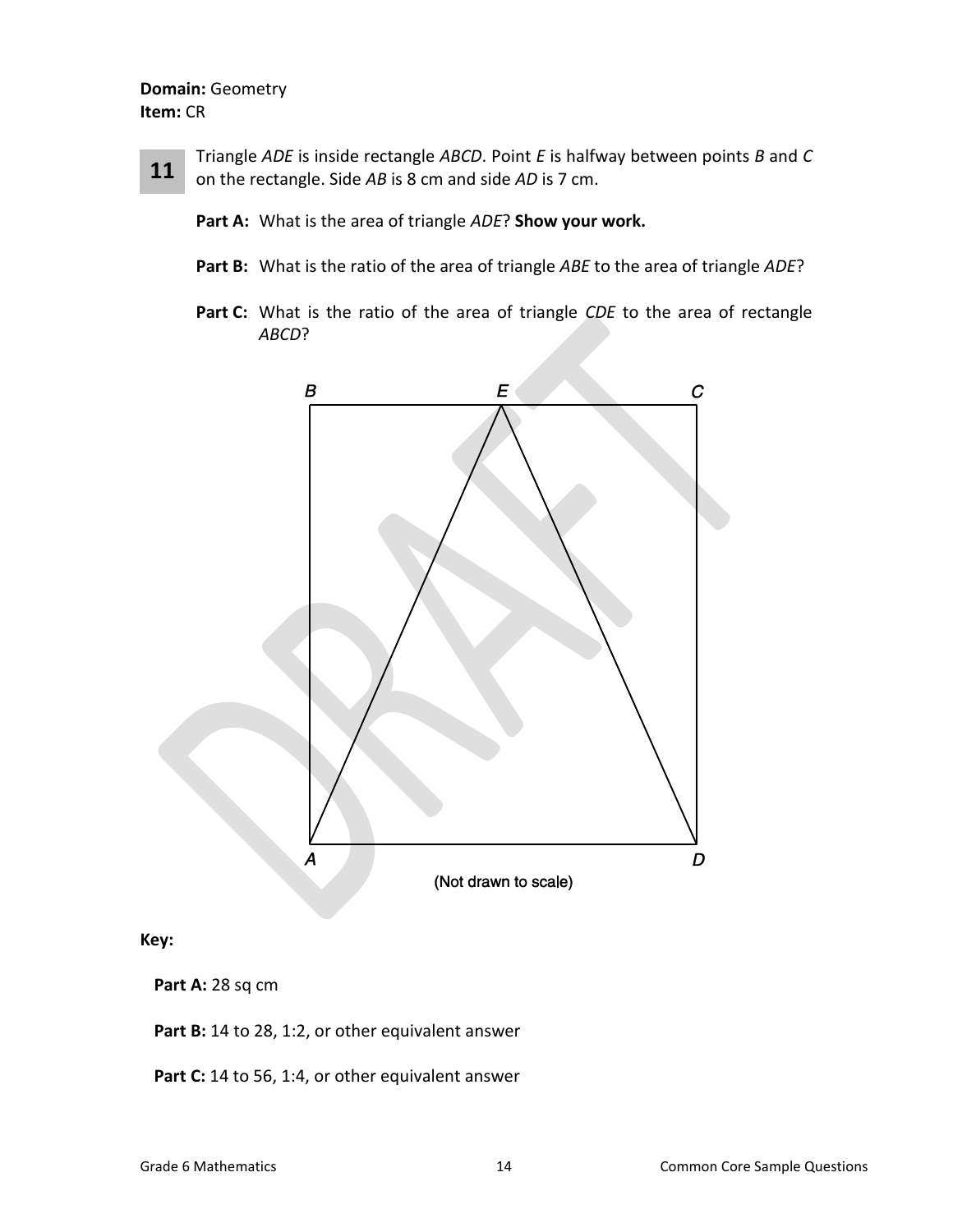**Aligned CCLS:** 6.G.1, 6.RP.1

**Commentary:** This question aligns to CCLS 6.G.1 and 6.RP.1 because it assesses a student's ability to decompose polygons and use the information given to determine the area of a part of the polygon. The question also assesses a student's ability to use ratio language to describe a ratio relationship between two quantities.

#### **Rationale:**

**Part A:** Using the formula to find the area of the triangle, the base of triangle *ADE* is

8 cm and its height is 7 cm. The area is  $\frac{1}{2}$  $\frac{1}{2}$  (7 × 8) = 28 sq cm.

**Part B:** The area of triangle *ABE* is 14 sq cm and the area of triangle *ADE* is 28 sq cm. The ratio of the area of triangle *ABE* to the area of triangle *ADE* is 14:28, 1:2, or other equivalent ratio.

**Part C:** The area of triangle *CDE* is 14 sq cm and the area of rectangle *ABCD* is 56 sq cm. The ratio of the area of triangle *CDE* to the area of rectangle *ABCD* can be represented by 14:56, 1:4, or other equivalent ratio.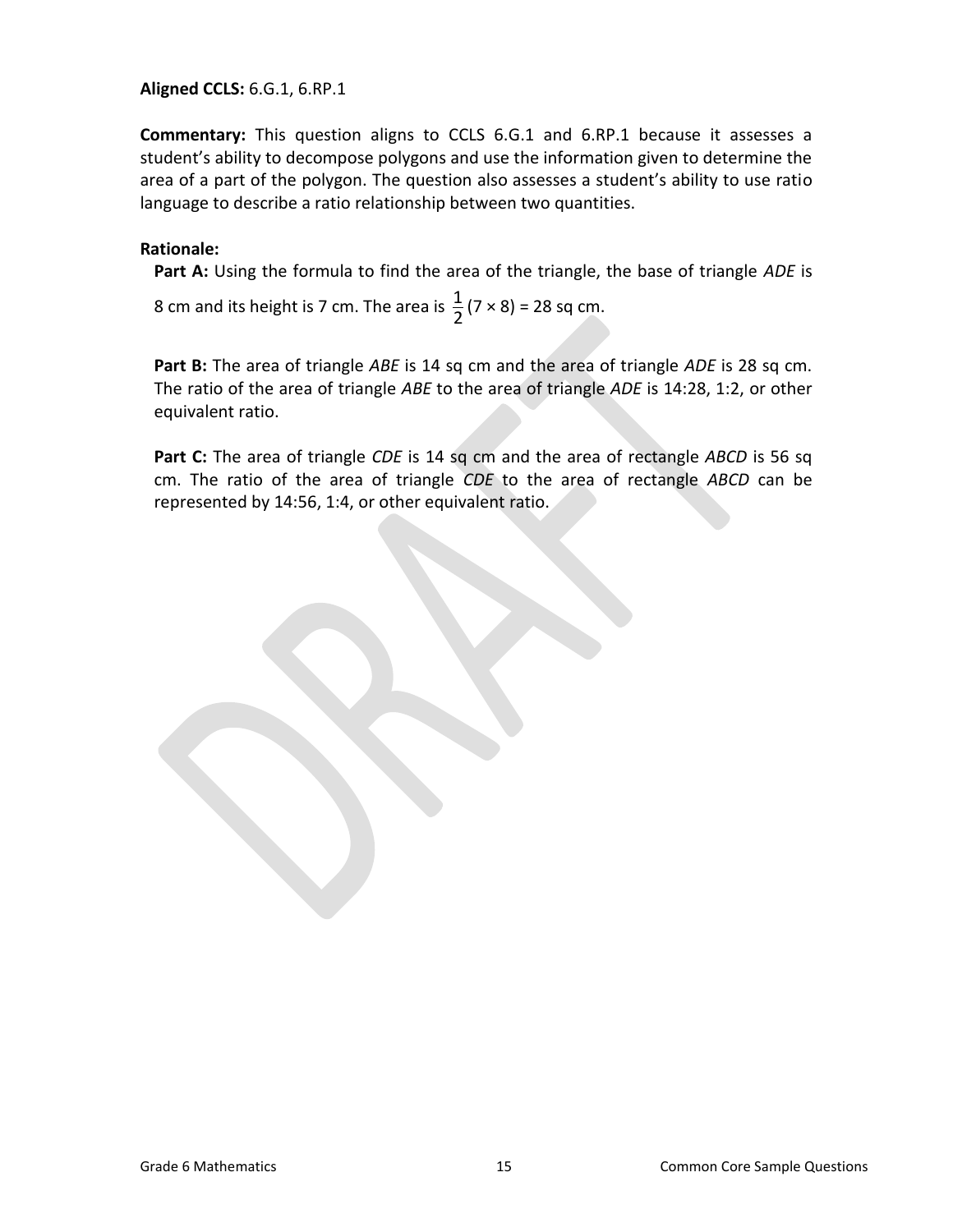### **Domain:** Geometry **Item:** CR

A closed box in the shape of a rectangular prism has a length of 13 cm, a width of 5.3 cm, and a height of 7.1 cm. **12**

**Part A:** Draw a net of the box and find its surface area in square centimeters.

**Answer:** \_\_\_\_\_\_\_\_\_\_\_\_\_\_\_\_\_\_\_\_

**Part B:** A smaller box has dimensions that are half the measurements of the original. Find the ratio of the surface area of the original box to the surface area of the smaller box.

**Answer:** \_\_\_\_\_\_\_\_\_\_\_\_\_\_\_\_\_\_\_\_

**Key:**

Part A: Answers may vary but should display figures similar to the diagram below:



Surface area:  $2(13 \times 5.3) + 2(13 \times 7.1) + 2(5.3 \times 7.1) = 397.66$  cm<sup>2</sup>

**Part B**: 4:1

**Aligned CCLS:** 6.G.4, 6.RP.1, 6.RP.2

**Commentary:** This question aligns to CCLS 6.G.4, 6.RP.1, and 6.RP.2 because it asks students to draw and use the net of a solid polyhedron to determine its surface area, and then to find the ratio of this surface area to the surface area of a box with dimensions that are half the size of the original.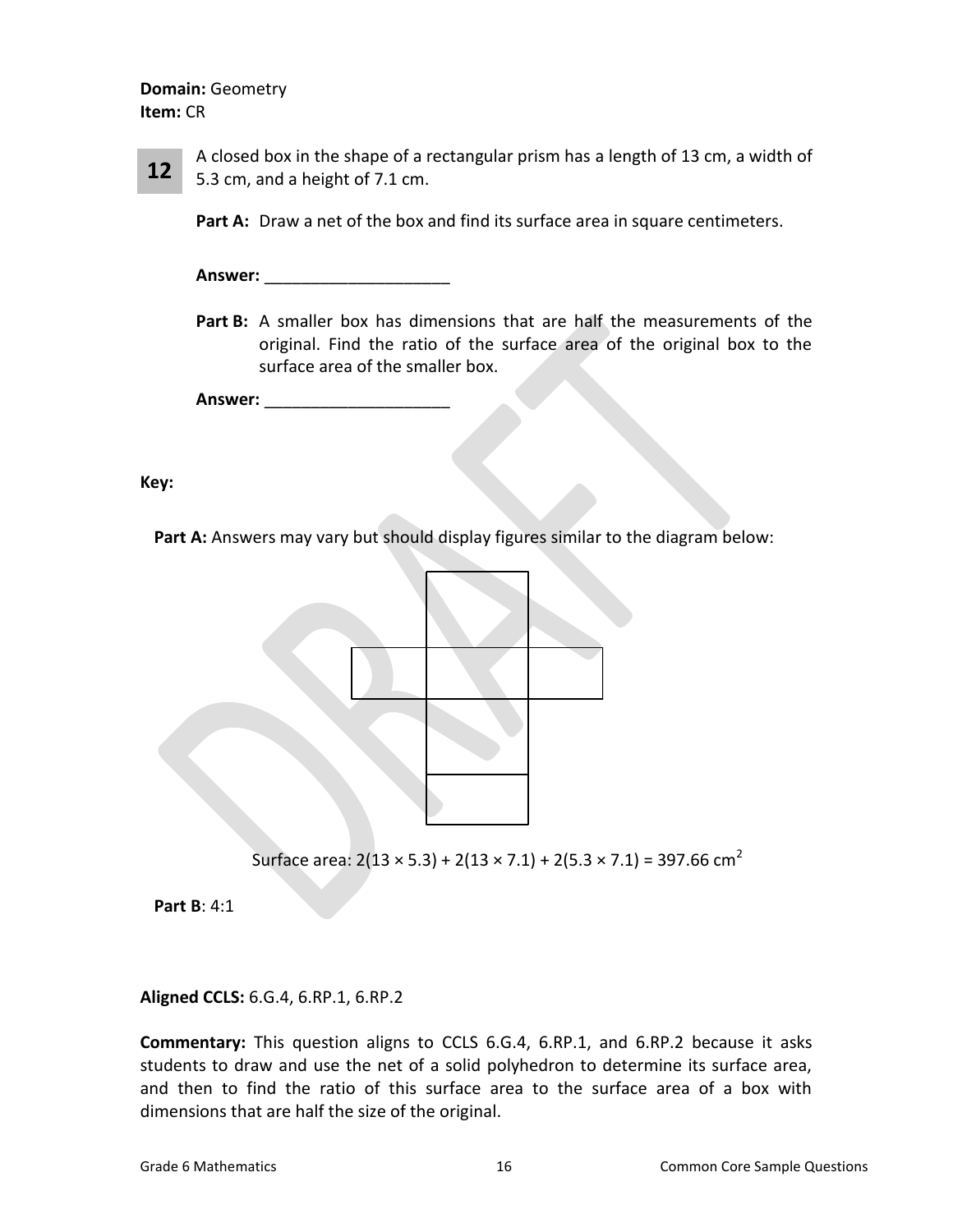### **Rationale:**

Part A: The net can be represented in a variety of configurations, as long as there are four long rectangles all connected with two small rectangles each connected to one of the longer rectangles. The surface area is the sum of the areas of all the faces of the rectangular prism.

Part B: The surface area of the smaller box is 99.415 cm<sup>2</sup>. Students may use this measure in a ratio with the surface area of the original box and divide out the common factors. Other valid processes that result in 4:1 are also acceptable.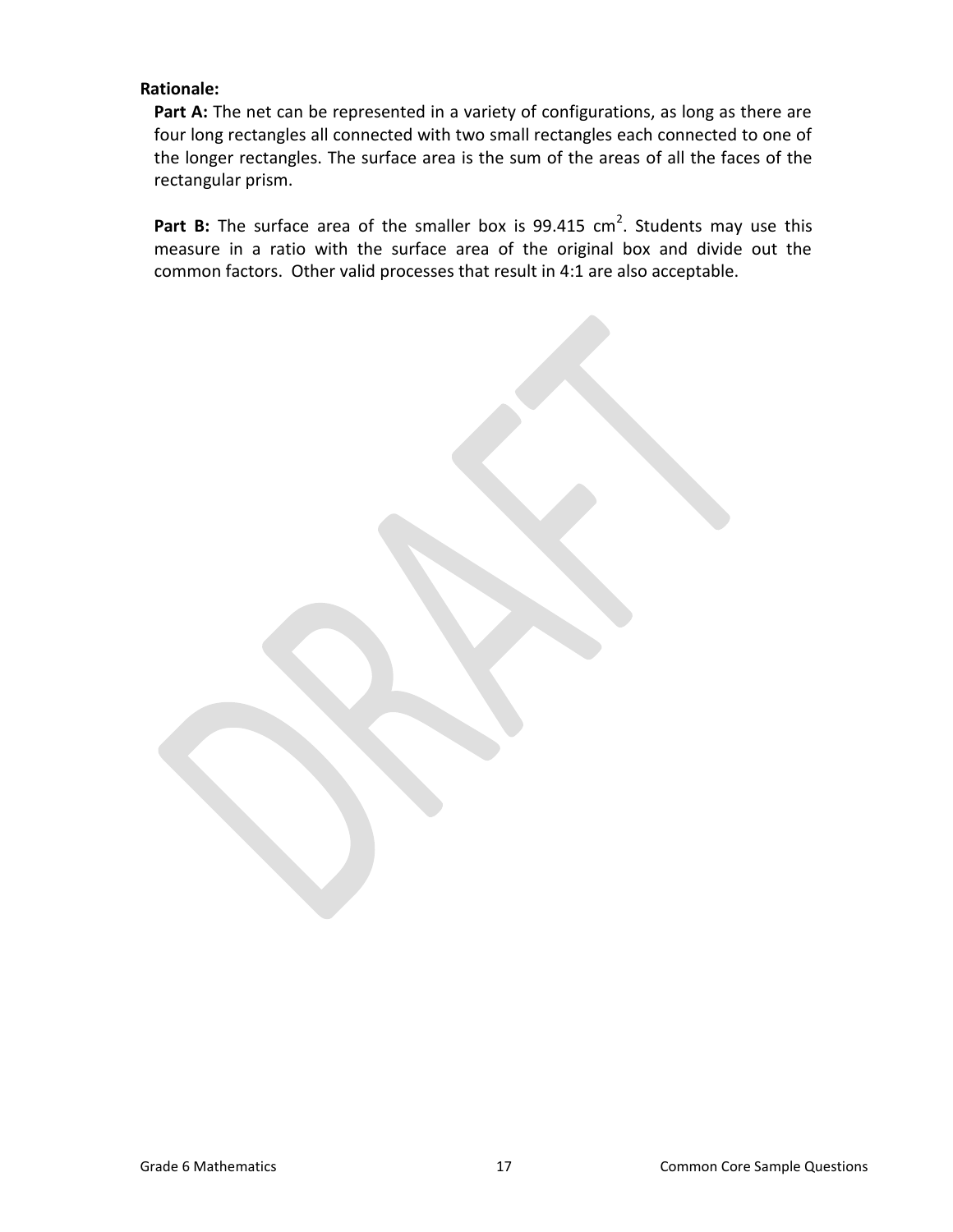**Domain:** Statistics and Probability **Item:** MC

Fuel efficiency can be measured by how far, in miles, a car can travel using a gallon of gas. The histogram below shows the fuel efficiency levels, in miles per gallon, of 110 cars. What is the closest percentage of cars with an efficiency level greater than or equal to 20 miles per gallon? **13**



**Key:** B

**Aligned CCLS:** 6.SP.4, 6.RP.3c

**Commentary:** This question aligns to CCLS 6.SP.4 and 6.RP.3c because it is about analyzing data from a histogram. In this process, the ability to find a percentage of a quantity is also tested.

**Rationale:** Based on the data shown in the histogram, of the 110 cars considered, there are  $25 + 15 = 40$  cars that have efficiency levels greater than or equal to 20 miles per gallon. Thus, the percentage of these cars is

110  $\frac{40}{10}$  = 0.363636... = 36.36%. Option B, 36%, is the closest one. Options A and C count the frequency instead of the percentage. Option D is a misread of the histogram.